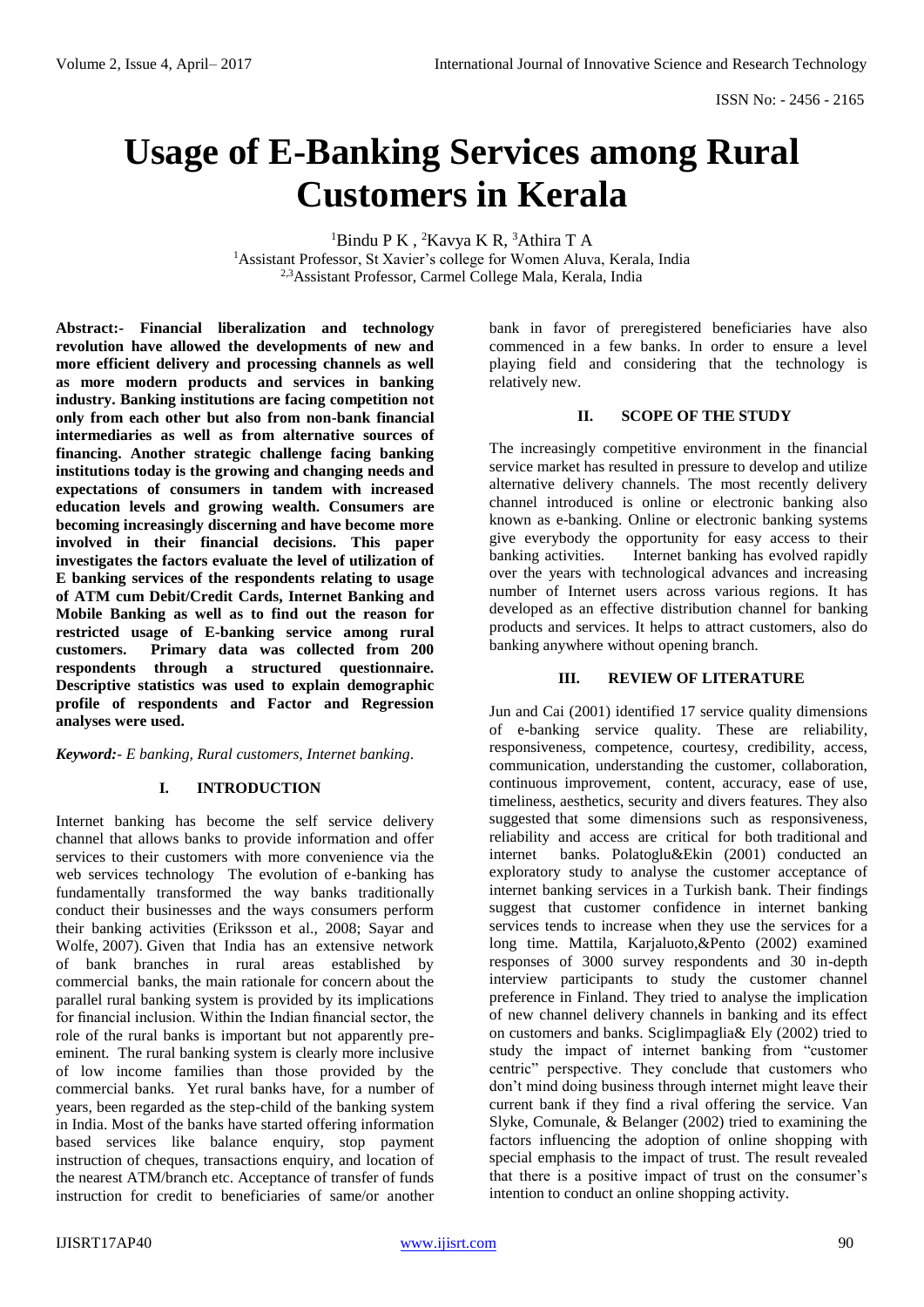ISSN No: - 2456 - 2165

 Janeetal (2004) stated that Online banking requires perhaps the most consumer involvement, as it requires the consumer to maintain and regularly interact with additional technology (a computer and an Internet connection).

 Kaynak and Harcar (2005) found in their study among U.S. bank customers that the major resons for non-usage of online banking are security concerns, satisfaction with branch banking services and inability to talk face to face.

 Mattila and Mattila (2005) they found that security issue basically depends upon some factors viz., availability of internet service, social factors and psychological factors

# **IV. OBJECTIVES OF THE STUDY**

1. To study the utilisation of E banking services among rural customers.

2. To analyse the reasons to restrict the usage of E banking services among rural customers.

#### **V. RESEARCH METHODOLOGY**

This study "Adoption of E-Banking services among rural customers with special reference to Kerala" is descriptive in nature and makes use of a descriptive research design. Bothe primary and secondary data are used for this study. Primary data is collected through survey. Secondary data were collected from website, books, journals etc. Primary data was collected from sample of 200 customers in Kerala state. Multi stage random sampling method used for this study.

 Confirmatory factor analysis (CFA), Structural equation modeling (SEM), Chi-squared test, Regression analysis, Arithmetic mean, standard deviation and z test etc are the main statistical tool to test the hypothesis.

### **VI. DATA ANALYSIS AND INTERPRETATION**

The collected data contains both the qualitative and quantitative data. The data were analyzed via SPSS 20.0 for Windows. Descriptive statistics were used to describe and summarize the properties of the mass of data collected from the respondents.

#### *A. Utilisation Of E- Banking Services*

Table 2.1 Model fit Indices for CFA Utilisation of E-Baking services

|             | ∼    | DF               | P | Normed $\chi$ 2 | GFI   | <b>AGFI</b> | NFI   | TLI | CFI   | <b>RMR</b> | <b>RMSEA</b> |
|-------------|------|------------------|---|-----------------|-------|-------------|-------|-----|-------|------------|--------------|
| Utilisation | .000 | $\boldsymbol{0}$ |   |                 | 1.000 |             | 000.1 |     | 1.000 | .000       | .812         |

(source: survey data)

 All the attributes loaded significantly on the latent constructs. The value of the fit indices indicates a reasonable fit of the measurement model with data. In short the

measurement model confirms to the factor structure of the constructs. In table 2 present the regression coefficients.

Table 2.2 The regression Coefficients Utilisation of E-Baking services

| <b>Factors/ Latent Variables</b><br>(Dependent Variable) |    |          | <b>Construct</b><br>(Independent<br>Variable) | <b>Regression</b><br>Coefficient | C.R.   | P       | <b>Variance</b><br>explained $(\% )$ |
|----------------------------------------------------------|----|----------|-----------------------------------------------|----------------------------------|--------|---------|--------------------------------------|
|                                                          |    |          | U1                                            | 0.930                            | 23.277 | < 0.001 | 86.5                                 |
| Utilisation<br>services                                  | of | E-Baking | U <sub>2</sub>                                | 0.927                            | 22.971 | < 0.001 | 85.9                                 |
|                                                          |    |          | U3                                            | 0.712                            | 12.509 | < 0.001 | 50.7                                 |

(source: survey data)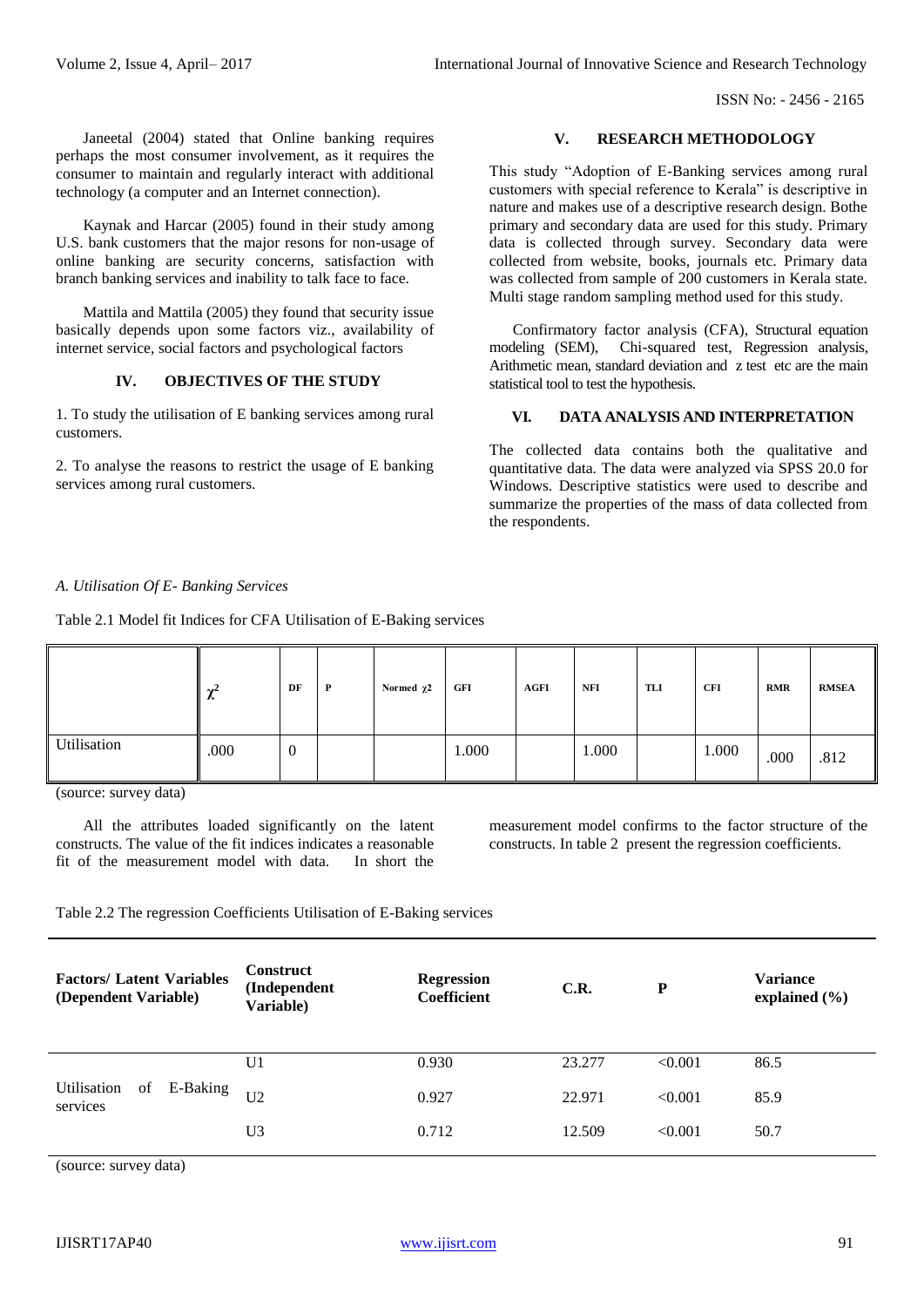The validity of the hypothesis was assessed by examining the regression coefficients of extracted constructs. If the regression coefficient has value more than 0.4 it is treated as significant impact on dependent variable. In this case all the constructs has regression coefficient value more than 0.4. That is in this case all these constructs has significant impact on Utilisation of E-Baking services.

 Now evaluate the level of utilization of E banking services of the respondents relating to usage of ATM cum Debit/Credit Cards, Internet Banking and Mobile Banking. For this the respondents are asked 8 questions on the purpose of using ATM cum Debit/Credit Cards, 10 ATM cum Debit/Credit Cards, 10 questions on the purpose of using Internet banking and 7 questions on the purpose of using Mobile banking in a five

point likert scale. The responses are scored as 1 for 'Never**'**, 2 for 'Rarely**'**, 3 for 'Occasionally**',** 4 for **'**Often**'**  and5 for **'**Regularly**'**. The total score of the questions for all 200 respondents is found out, based on which we calculate the mean % score  $\left[ MPS = \frac{MeanScore \times 100}{Maximum possiblescore} \right]$  of the satisfaction the participants. This score is classified into one of the four groups as low or poor if the mean % score is less than 35%, average if the mean % score is between 35 to 50 per cent, medium or good if the mean % score lies in the interval 50 to 75% and high or excellent if the mean % score is above 75%. A one sample Z test is carried out to test the significance. The following table gives the Mean, SD, Mean % Score and Z value of the variables considered. (Loyd, B. H., & R. R. Abidin. R. R. (1985). Revision of the Parent Stress Index*.Journal of Pediatric Psychiatry, 10*(2), 169).

|                                                | N   | Mean  | Std. Deviation | Mean<br>$% \text{score}$ | CV    | ⇁<br>∸ | p value |
|------------------------------------------------|-----|-------|----------------|--------------------------|-------|--------|---------|
| Purpose of using ATM<br>cum Debit/Credit Cards | 200 | 25.50 | 6.60           | 63.75                    | 25.88 | 11.787 | < 0.001 |

(source: survey data)

 The mean percentage score of Utilisation of ATM cum Debit/Credit Cards for E-Banking services is 63.75% which indicate that Utilisation of ATM cum Debit/Credit Cards of the respondents in E Banking services is moderate. The Standard deviation\*100

 $CV =$ Mean indicate that this score is

less stable as the value is more than 20%. To test whether the sample information that observe exists in the population or to verify that the Utilisation of ATM cum Debit/Credit Cards of the respondents in E Banking services is average or moderate, formulate the hypothesis

H0: The Utilisation of ATM cum Debit/Credit Cards of the respondents in E Banking services is average

H1: The Utilisation of ATM cum Debit/Credit Cards of the respondents in E Banking services is moderate

 To test the above hypothesis use one sample Z test and the result is exhibited in Table 17. From the table the calculated Z value is 11.787 which is more than the tabled value of 1.645 which indicates that the test is significant. So conclude that the Utilisation of ATM cum Debit/Credit Cards of the respondents in E Banking services is moderate or good.

| Table 2.4 Means, Standard deviation and z value for Purpose of using Internet Banking |  |  |
|---------------------------------------------------------------------------------------|--|--|
|---------------------------------------------------------------------------------------|--|--|

|                                      | N   | Mean  | Std. Deviation | Mean<br>$% \text{score}$ | <b>CV</b> | ⇁<br>∸   | p value |
|--------------------------------------|-----|-------|----------------|--------------------------|-----------|----------|---------|
| Purpose of using Internet<br>Banking | 200 | 22.88 | 6.09           | 45.76                    | 26.63     | $-4.920$ | < 0.001 |

(source: survey data)

 The mean percentage score of Utilisation of Internet Banking for E-Banking servicesis 45.76% which indicate that Utilisation of Internet Banking of the respondents in E Banking services is average. The CV indicates that this score is less stable as the value is more than 20%. To test whether the sample information that observe exists in the population or to verify that the Utilisation of Internet Banking of the respondents in E Banking services is moderate or average, we formulate the hypothesis

H0: The Utilisation of Internet Banking of the respondents in E Banking services is moderate

H1: The Utilisation of Internet Banking of the respondents in E Banking services is average

To test the above hypothesis use one sample Z test and the result is exhibited in Table 18. From the table the calculated Z value is -4.920 which is less than the tabled value of -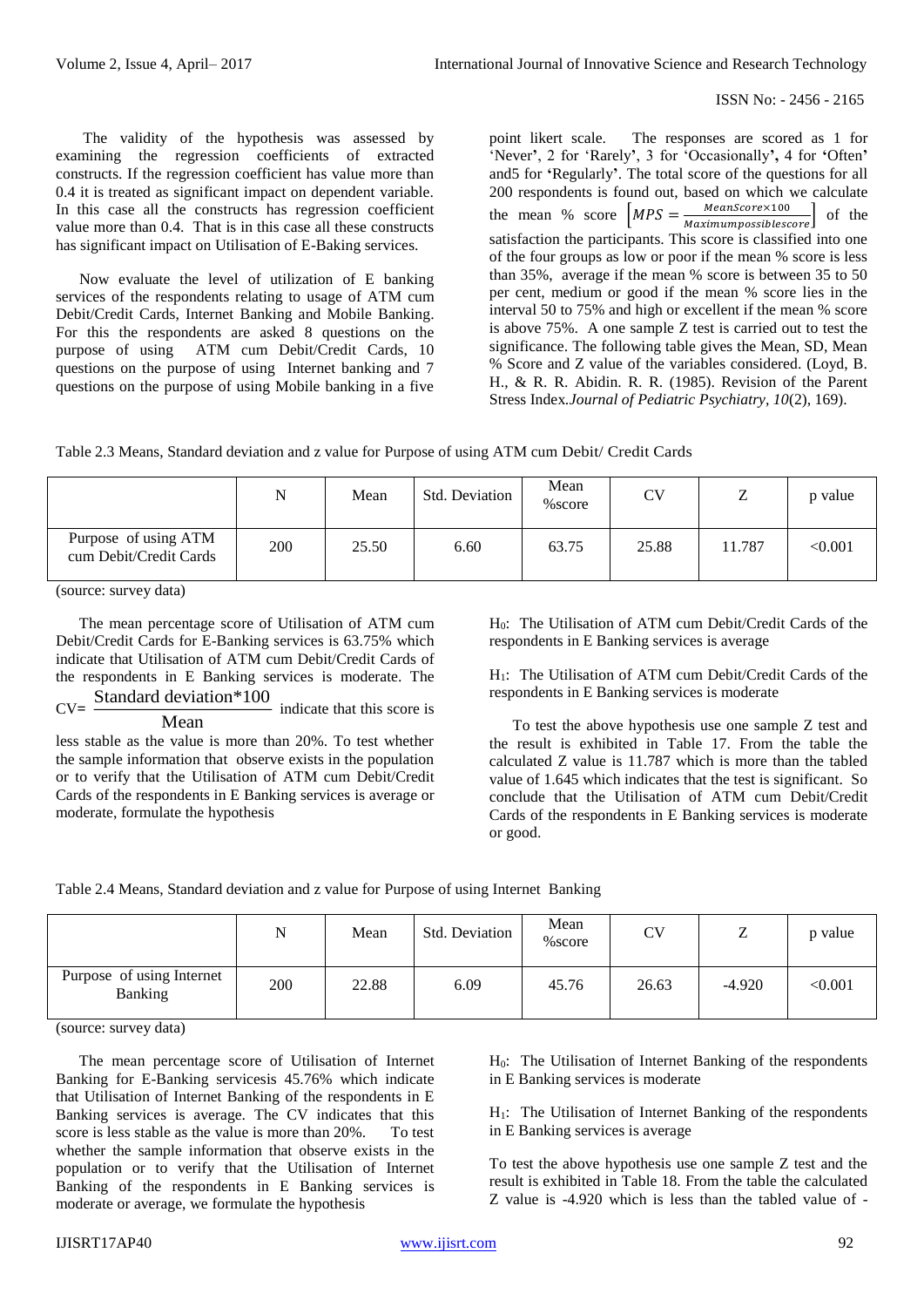ISSN No: - 2456 - 2165

1.645 which indicates that the test is significant. So conclude that the Utilisation of Internet Banking of the respondents in E Banking services is average.

Table 2.5 Means, Standard deviation and z value for Purpose of using Mobile Banking

|                                    | N   | Mean  | Std. Deviation | Mean<br>% score | CV    | ∸        | p value |
|------------------------------------|-----|-------|----------------|-----------------|-------|----------|---------|
| Purpose of using Mobile<br>Banking | 200 | 16.88 | 3.73           | 48.23           | 22.11 | $-2.349$ | 0.020   |

(source: survey data)

 The mean percentage score of Utilisation of Mobile Banking for E-Banking servicesis 45.76% which indicate that Utilisation of MobileBanking of the respondents in E Banking services is average. The CV indicates that this score is less stable as the value is more than 20%. To test whether the sample information that observe exists in the population or to verify that the Utilisation of Mobile Banking of the respondents in E Banking services is average or moderate, formulate the hypothesis

H0: The Utilisation of Mobile Banking of the respondents in E Banking services is moderate

H1: The Utilisation of Mobile Banking of the respondents in E Banking services is average

 To test the above hypothesis use one sample Z test and the result is exhibited in Table 19. From the table the calculated Z value is -2.349 which is less than the tabled value of -1.645 which indicates that the test is significant. So conclude that the Utilisation of Mobile Banking of the respondents in E Banking services is average.



Next objective of the study is to find out the reason for restricted usage of E-banking service among rural customers.

**H1**: Inaccessibility is the reason for restricted usage of Ebanking service by the rural consumers.

**H2:** Inertia is the reason for restricted usage of E-banking service by the rural consumers **H3:**Lack of human touch is the reason for restricted usage of E-banking service by the rural consumers **H4:**Lack of knowledge is the reason for restricted usage of E-banking service by the rural consumers **H5:**Noperceivedneed is the reason for restricted usage of Ebanking service by the rural consumers `

**H6:**Costaspect is the reason for restricted usage of Ebanking service by the rural consumers

**H7:**Risksinvolved is the reason for restricted usage of Ebanking service by the rural consumers

**H8:**Mobile banking transact is the reason for restricted usage of E-banking service by the rural consumers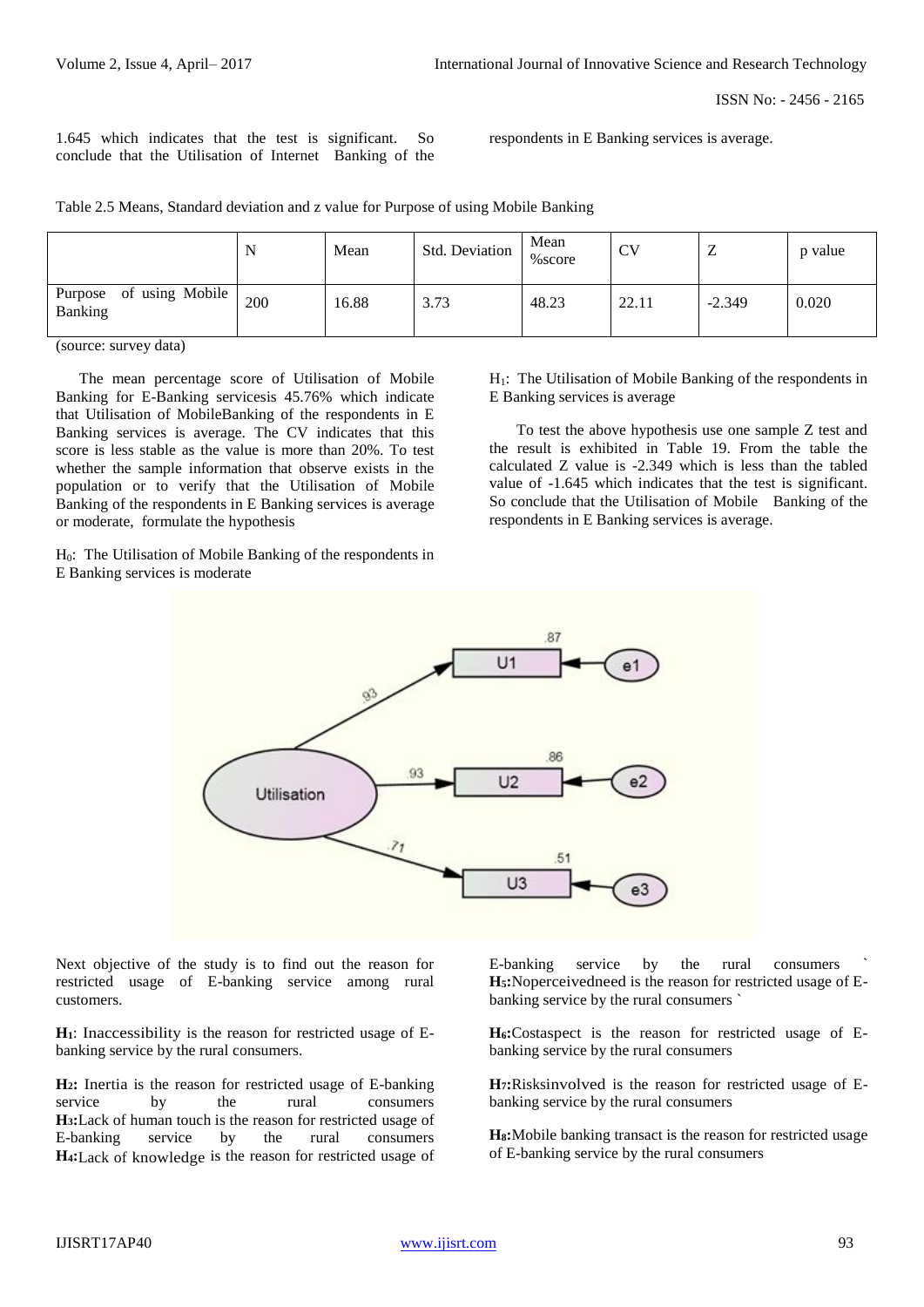ISSN No: - 2456 - 2165

Table 4.36 Regression coefficient

| Path                                   | Estimate | CR     | P       | Variance explained |
|----------------------------------------|----------|--------|---------|--------------------|
| Inaccessibility->Reason for RU         | 0.724    | 12.857 | < 0.001 | 52.4               |
| Inertia->Reason for RU                 | 0.542    | 8.519  | < 0.001 | 29.3               |
| Lack of human touch->Reason for RU     | 0.361    | 5.306  | < 0.001 | 13.0               |
| Lack of knowledge->Reason for RU       | 0.758    | 13.916 | < 0.001 | 57.4               |
| No perceived need->Reason for RU       | 0.358    | 5.258  | < 0.001 | 12.8               |
| Cost aspect->Reason for RU             | 0.177    | 2.511  | 0.013   | 3.1                |
| Risks involve->Reason for RU           | 0.362    | 5.322  | < 0.001 | 13.1               |
| Mobile banking transact->Reason for RU | 0.707    | 12.368 | < 0.001 | 50.0               |

(source: survey data)



### *B. Findings*

- 1. The Utilisation of ATM cum Debit/Credit Cards of the respondents in E Banking services is moderate or good.
- 2. The Utilisation of Internet Banking of the respondents in E Banking services is average.
- 3. The Utilisation of Mobile Banking of the respondents in E Banking services is average.
- 4. Inaccessibility is the reason for restricted usage of E-banking service by the rural consumers.
- 5. Inertia is the reason for restricted usage of Ebanking service by the rural consumers.
- 6. Lack of human touch is not a reason for restricted usage of E-banking service by the rural consumers.
- 7. Lack of knowledge is the reason for restricted usage of E-banking service by the rural consumers.